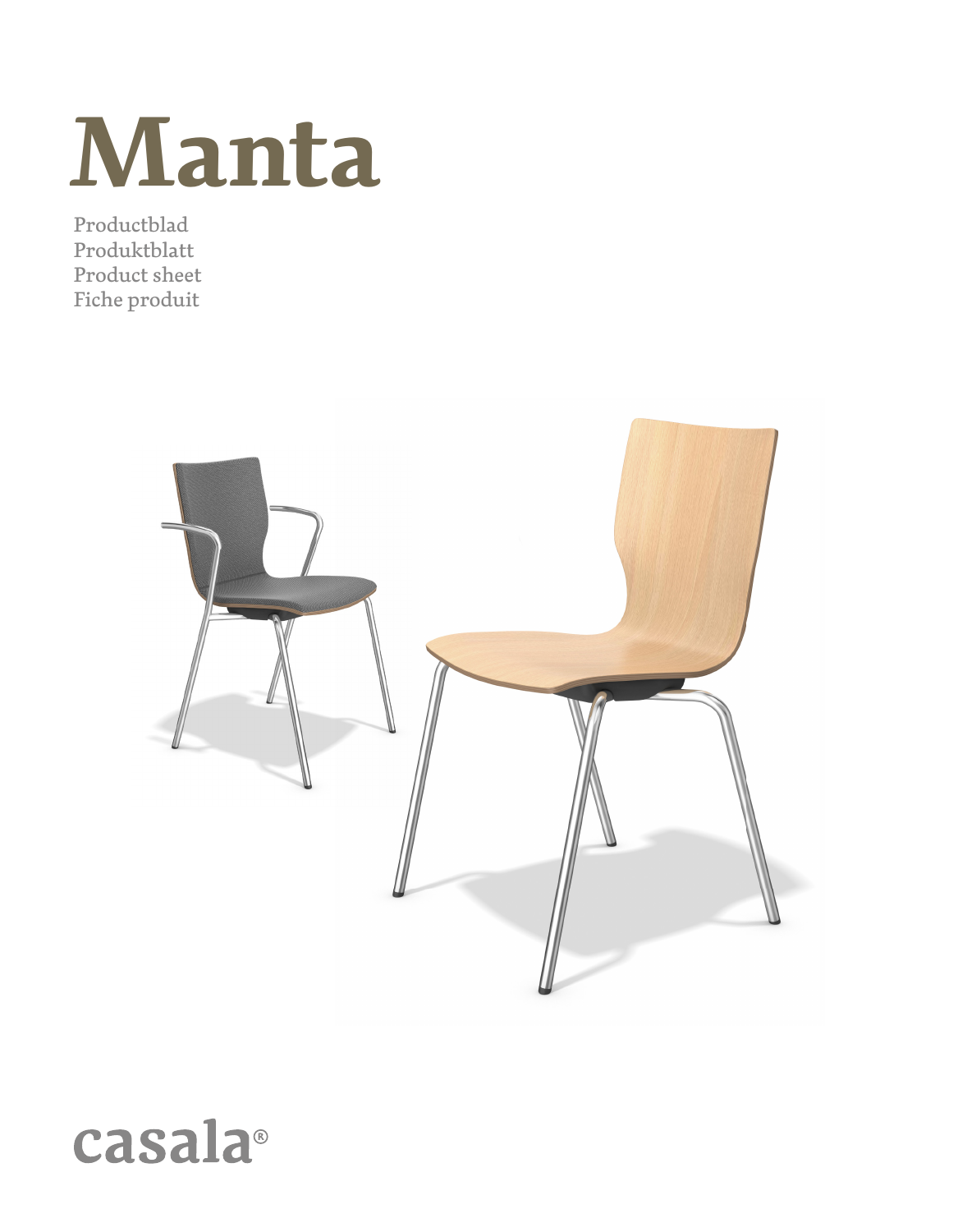# **Aankoopoverwegingen Gute Gründe Unique buying reasons Caractéristiques générales**



- Standaard voorzien van stapelbescherming onder de zitting
	- Stapelbaar tot 12 stoelen op een transportwagen
	- Manta is 100% recyclebaar na zijn levenscyclus
	- De rugleuning garandeert een goed zitcomfort en ondersteuning
	- Een stoelkoppeling is optioneel leverbaar
	- Manta kan worden uitgerust met een schrijfplank
	- Standard ausgestattet mit Stapelschutz unter dem Sitz
	- Stapelbar bis zu 12 auf einem Transportwagen
	- Manta ist zu 100% recycelbar
	- Die Rückenlehne garantiert die richtige Unterstützung im Rücken und exzellenten Sitzkomfort
	- Eine Stuhlverkettung ist optional möglich
	- Manta kann mit abklappbaren Schreibtablar ausgestattet werden
- Standard equipped with stacking protection underneath the seat
	- Stackable up to 12 on a transport dolly
	- Manta is 100% recyclable after its lifespan
	- The backrest guarantees good support and excellent seating comfort
	- A linking system is optionally available
	- Manta can be fitted with a writing tablet
- Standard équipé d'une protection d'empilage sous le siège
- Empilable jusqu'à 12 chaises sur son chariot
- Manta est 100% recyclable
- La hauteur du dossier garantit un bon soutien et un excellent confort d'assise
- Un système d'assemblage est proposé en option
- Manta peut être équipée d'une tablette écritoire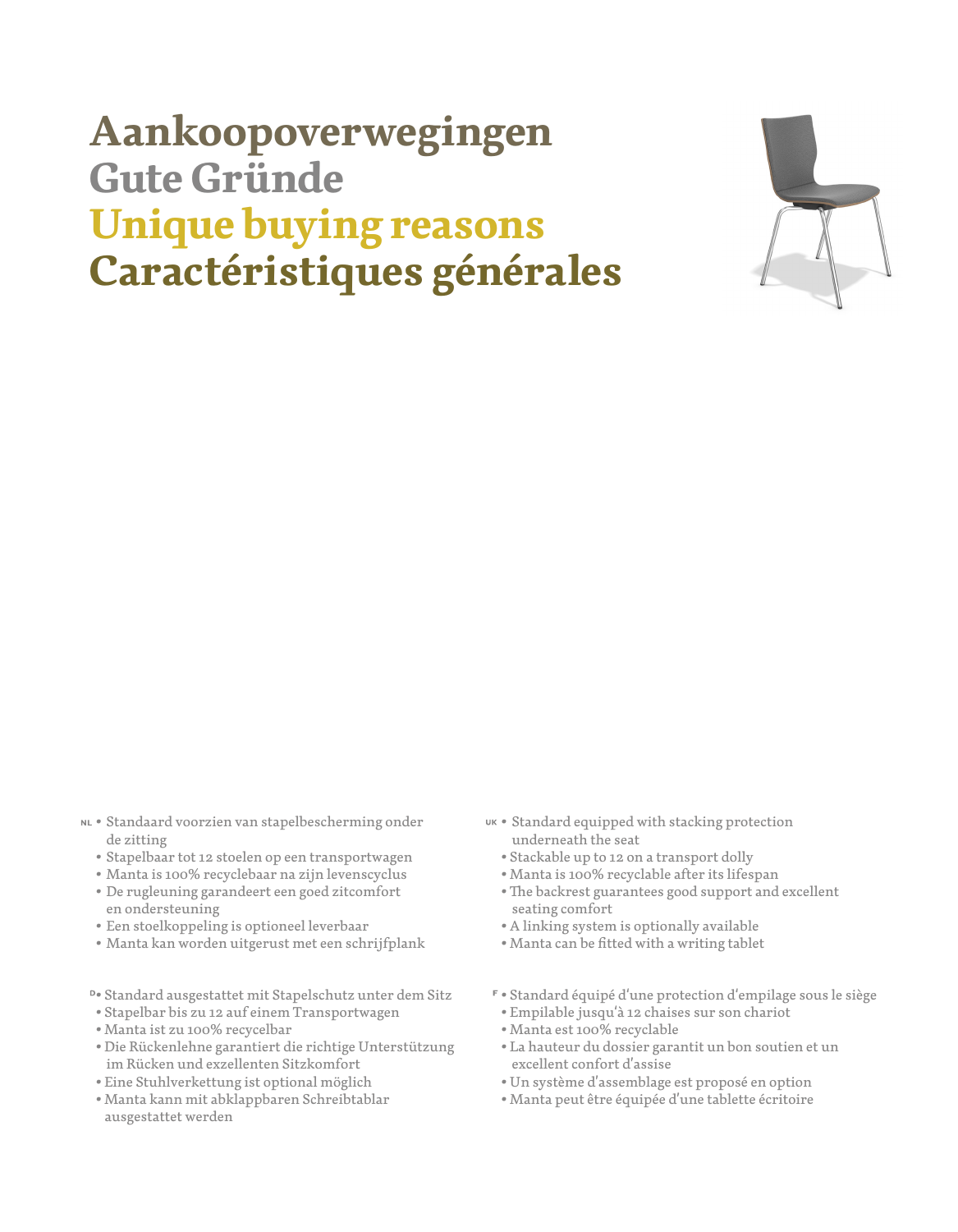# **Technische specificaties Technische Daten Technical specifications Caractéristiques techniques**



### **Frame**

• Buis Ø 20x2mm koud gewalst EN10305-3 chroomkwaliteit

# **Bevestiging**

- Metaaldelen frame verbonden middels lassen (MIG)
- Schaal bevestigd met schroeven

# **Rug/zitting**

• Vervaardigd van PEFC goedgekeurd hout, 11 fineerlagen geperst en verlijmd

# **Afwerking**

- Blank gelakt hout, optioneel gebeitst
- (Mat) verchroomd met een laagdikte 20µm 25µm Poedercoating met een laagdikte 300µm

# **Armleuning**

• Metaal, optioneel afgewerkt met PU slang

# **Glijders**

• Optioneel te voorzien van glijders met aangelaste vilt

# **Gestell:**

• Rundstahlrohr Ø 20x2mm kalt gewalzter Stahl, nach EN10305-3 Verchromungsqualität

# **Verbindungen**

- Die Metallteile des Gestells sind nach MIG / TIG verschweißt
- Der Sitz ist mit Schrauben befestigt

# **Sitzschale**

- Sitz und Rücken als Sitzschale mit 11 Furnierlagen, Hochdruckverleimt
- Holzoberfläche naturfarben lackiert, optional farbig gebeizt

# **Armlehngestänge**

• Stahlrohr, optional überzogen mit PU-Schlauch schwarz (Polyurethan)

# **Gleiter:**

• Standard POM-Kunststoffgleiter, optional Filzgleiter mit aufgeschweißtem Filz

### **Frame**

• Tube Ø 20x2mm cold rolled EN10305-3 chrome quality

# **Connections**

- Metal parts connected to frame through MIG/TIG.
- Seating connected with screws

# **Back**

• 11 layers of veneer, glued under high pressure

### **Finish**

- natural lacquered wood, optional stained
- (matt) chromed thickness of 20µm 25µm Powdercoating thickness 300µm

# **Armrest**

• Metal, fiited with PU tube

# **Glides**

• Felt glides (ultrasonically welded) are optional

# **Châssis**

• Tube Ø 20x2mm laminé à froid, chrome qualité EN10305-3

### **Assemblage**

- Parties métalliques assemblées au châssis par MIG/TIG
- Assise assemblée par vis

### **Coque**

• 11 couches de placage, collées sous haute pression

# **Finitions**

- Hêtre vernis naturel, ou teinté en option
- chromé, chromé mat, épaisseur 20µm 25µm

# **Accoudoirs**

• Métal, poignée en PU en option

# **Patins**

• Patins feutrine (fixés par ultrasons) en option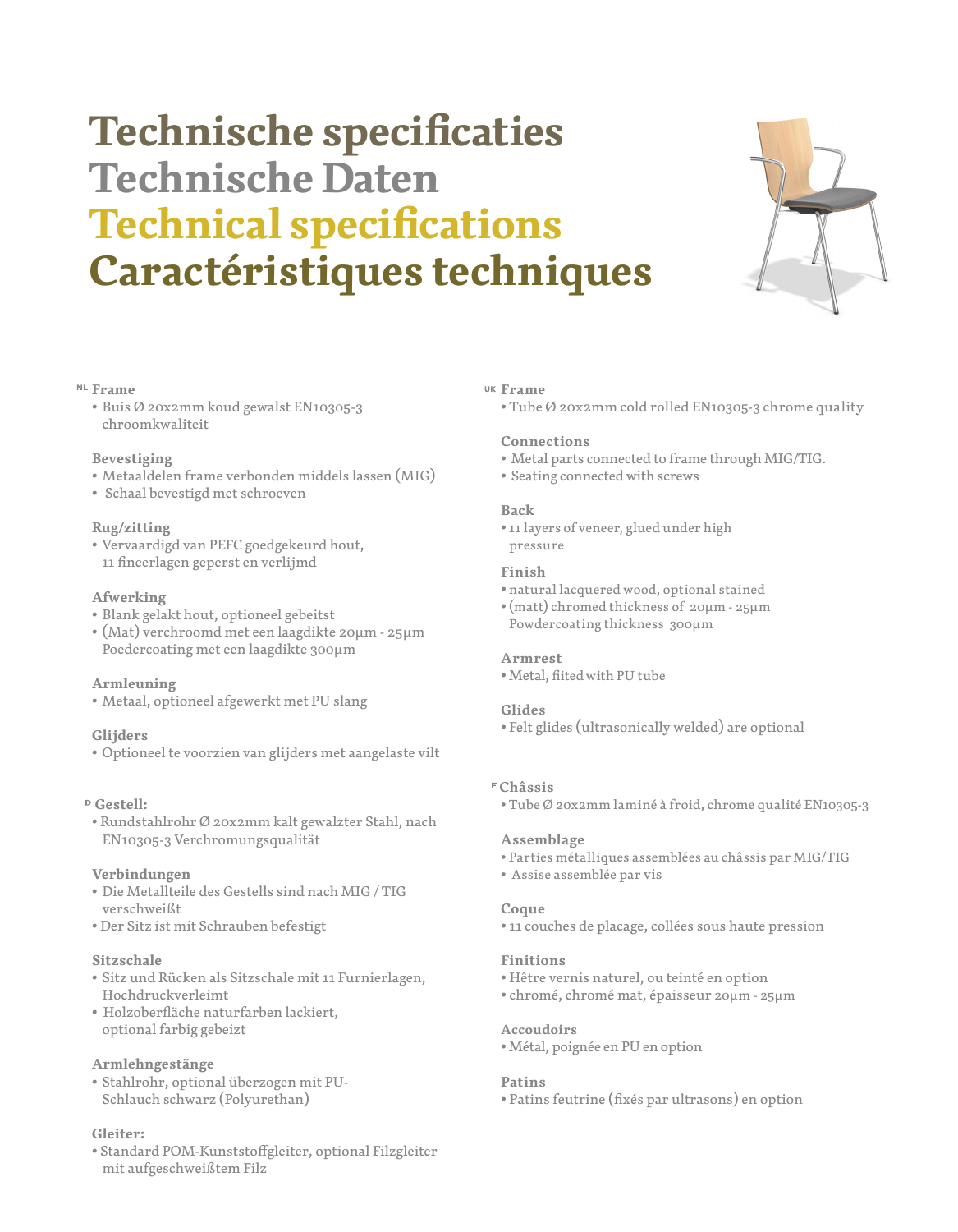# **Productoverzicht Produktübersicht Product review Aperçu produit**







Totaal / Gesamt / Total / Total 5442 gr.



| 2991/00                                    |          |
|--------------------------------------------|----------|
| Metaal/Metall/steel/acier                  | 2352 gr. |
| Hout / Holz/Wood / Bois                    | 2689 gr. |
| Kunststof/Kunststoff/plastic/polypropylène | 116 gr.  |
| Overig/übrig/other/reste                   | 150 gr.  |
| Totaal / Gesamt / Total / Total            | 5307 gr. |





|       |      | 2%      | 8%    |
|-------|------|---------|-------|
| steel | wood | plastic | other |

| 2993/00<br>Hout / Holz/Wood / Bois<br>Metaal/Metall/steel/acier<br>Kunststof / Kunststoff / plastic / polypropylène<br>Overig/übrig/other/reste | 2689 gr.<br>2352 gr.<br>116 gr.<br>473 gr. |
|-------------------------------------------------------------------------------------------------------------------------------------------------|--------------------------------------------|
| Totaal/Gesamt/Total/Total                                                                                                                       | 5630 gr.                                   |
|                                                                                                                                                 |                                            |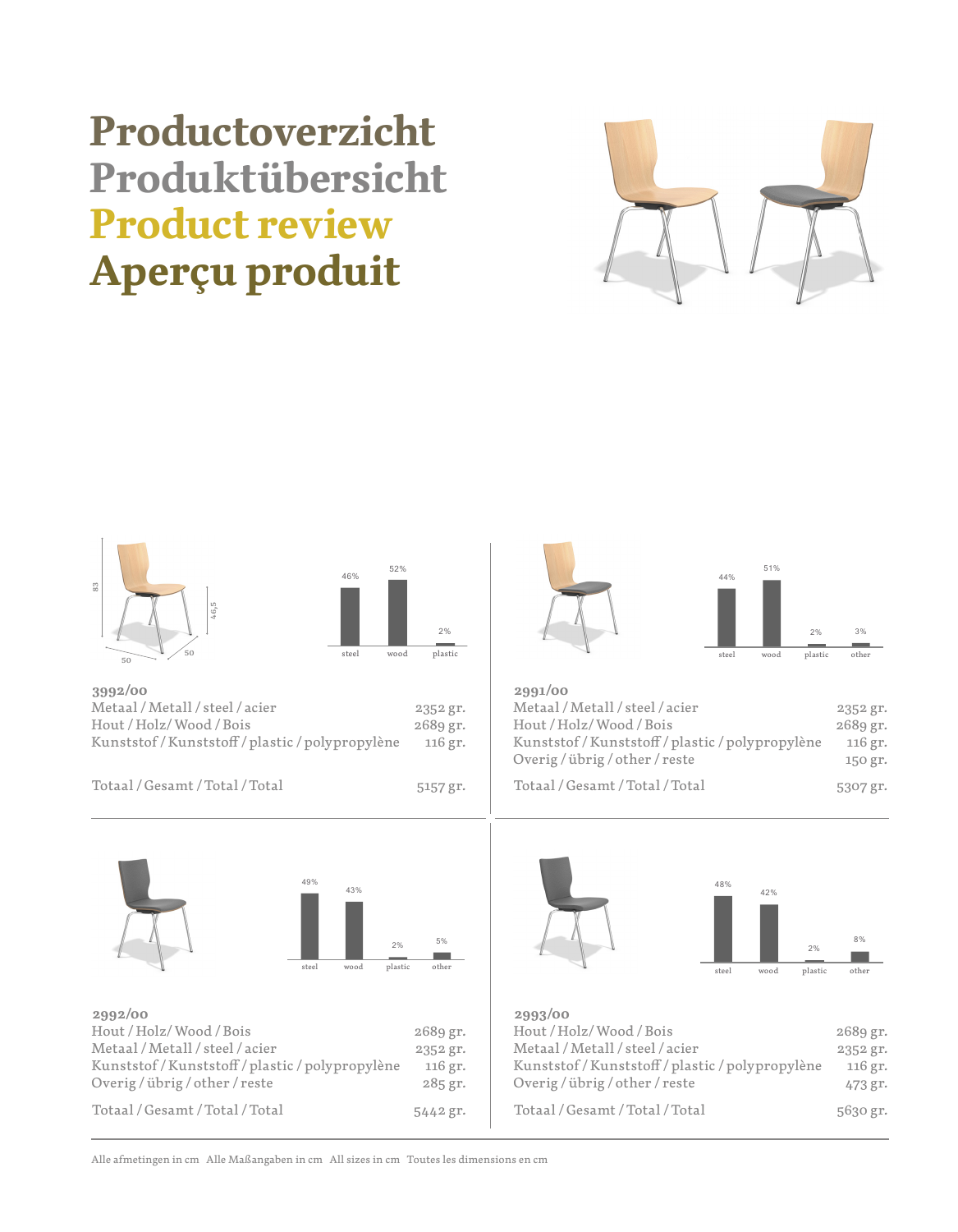# **Productoverzicht Produktübersicht Product review Aperçu produit**





| Hout / Holz/Wood / Bois                    | 2689 gr. |
|--------------------------------------------|----------|
| Metaal/Metall/steel/acier                  | 3309 gr. |
| Kunststof/Kunststoff/plastic/polypropylène | 116 gr.  |
| Overig/übrig/other/reste                   | 0 gr.    |
| Totaal / Gesamt / Total / Total            | 6114 gr. |





| 2991/10                                    |            |
|--------------------------------------------|------------|
| Hout / Holz/Wood / Bois                    | 2689 gr.   |
| Metaal/Metall/steel/acier                  | 3309 gr.   |
| Kunststof/Kunststoff/plastic/polypropylène | 116 gr.    |
| Overig/übrig/other/reste                   | 150 gr.    |
| Totaal / Gesamt / Total / Total            | $6264$ gr. |



| 2689 gr.<br>3309 gr.<br>116 gr.<br>473 gr. |
|--------------------------------------------|
| $6587$ gr.                                 |
|                                            |

Alle afmetingen in cm Alle Maßangaben in cm All sizes in cm Toutes les dimensions en cm